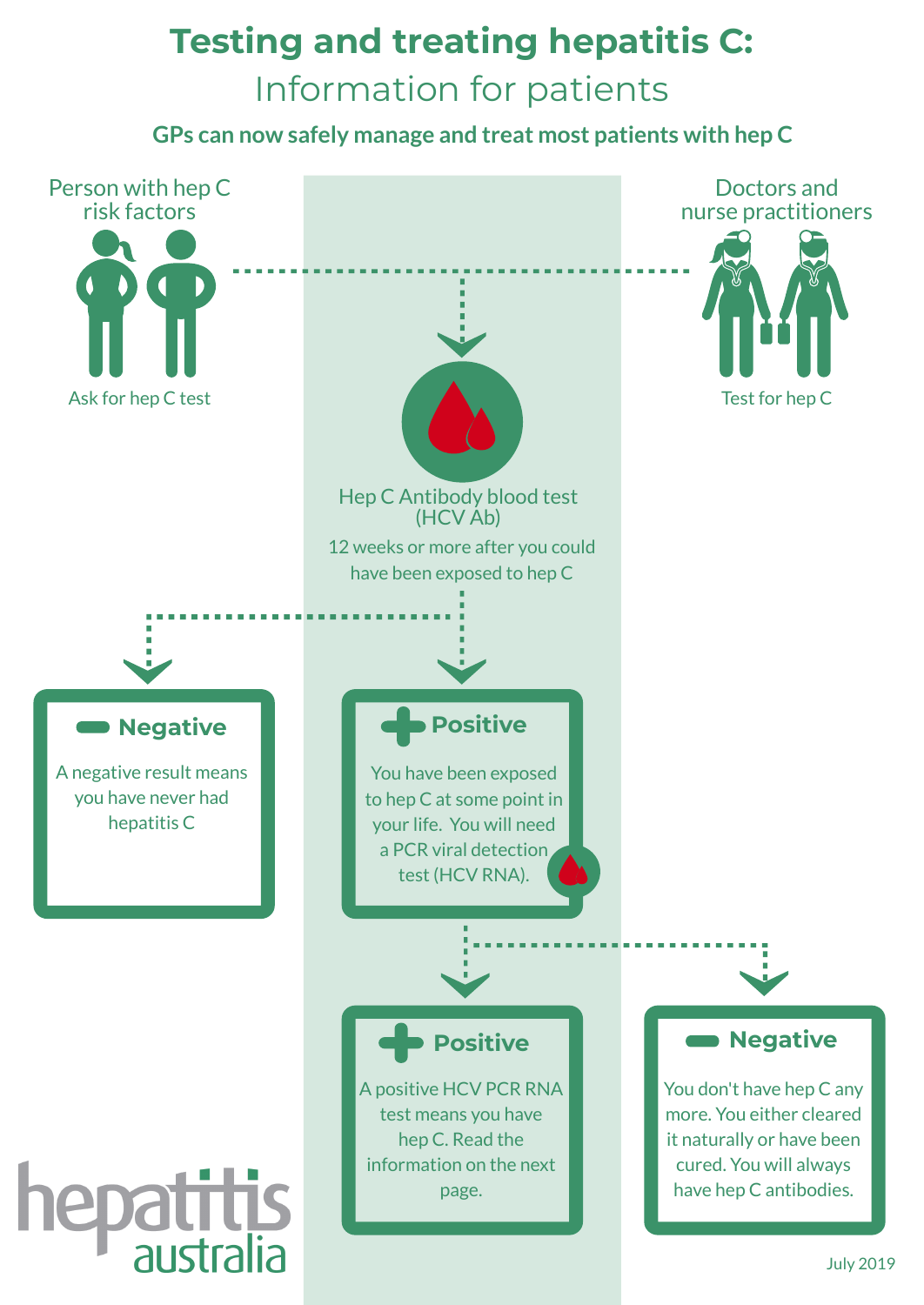# **If you test positive to the PCR viral detection test, you have hepatitis C.**

Hepatitis C can be cured with direct acting antivirals (or DAAs). They are easy to take and for most people have no significant side-effects.

Your doctor will need to do some more tests and ask you some questions to work out which medicine is best for you and to check whether there is any damage to your liver.

# **Other tests**

#### **Genotype test**

There are 6 different genotypes (or strains) of the hepatitis C virus. Your doctor may need to work out which type you have to decide which medicine will be most effective.

# **Tests for cirrhosis**

There are various liver function tests that your doctor can use to work out if there is any liver damage. The type of test used may depend on what is available where you live, and may include:

- **Blood tests**: These will measure the amount of certain chemicals in your blood. Based on how much of these chemicals are in your blood, your doctor can work out if there could be something wrong.
- **Fibroscan (transient elastography)**: This is a quick and painless test that measures how well your liver is working. It works like an ultrasound.

# **PCR test**

This blood test measures how much of the hepatitis C virus is in your blood. This test may be used to see if your treatment is working. You will need to have this test again 12 weeks after you finish treatment to make sure the virus is cured.

# **Tests for other blood borne viruses**

If you have hepatitis C, it is possible that you were exposed to another blood borne virus (BBV) as well. Your doctor may need to do tests for HIV and hepatitis B.